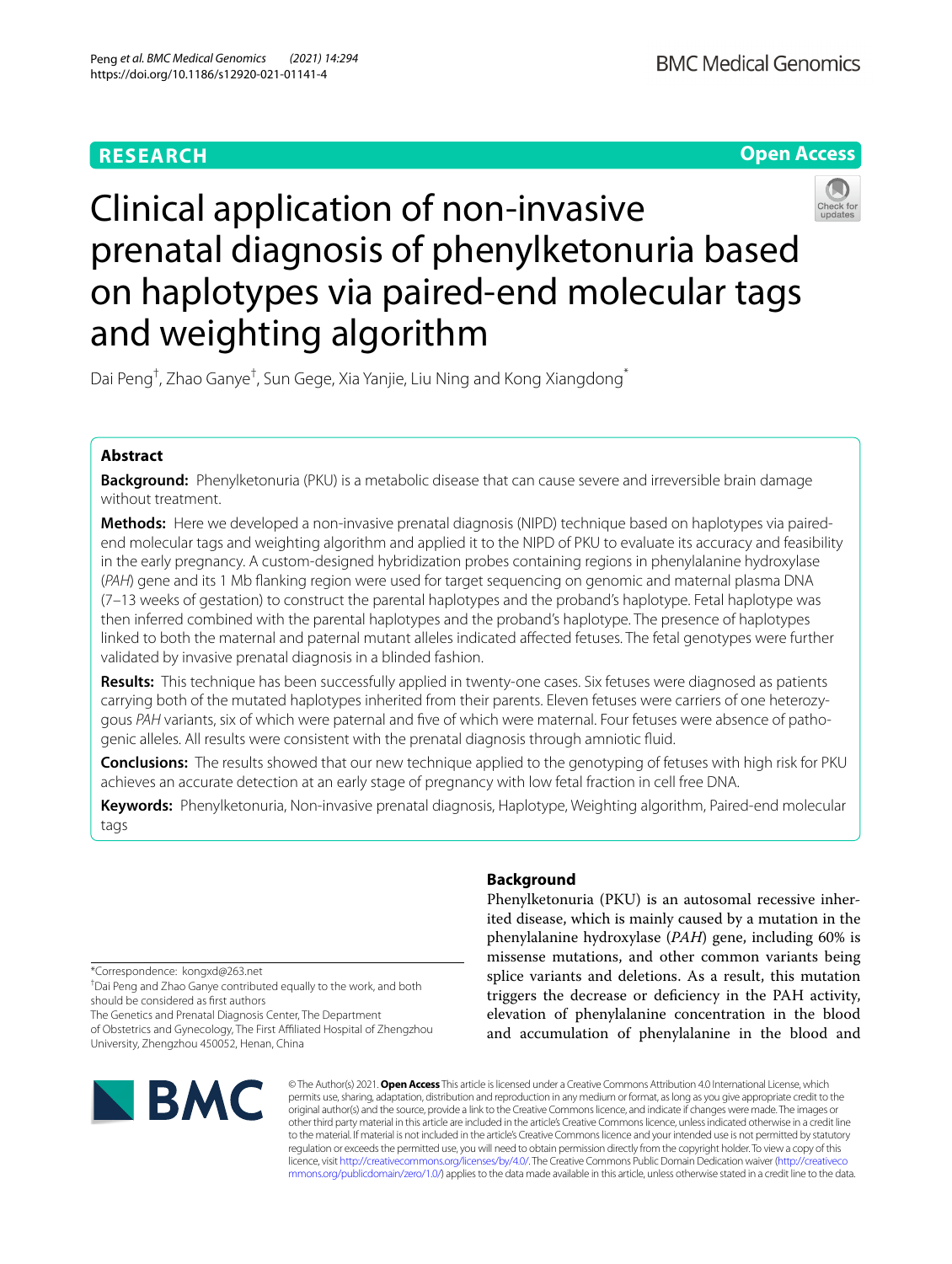nervous system [\[1](#page-8-0), [2\]](#page-8-1). In China, the overall incidence rate is about  $1/16,000$  [[3](#page-8-2)], showing regional differences, such that the incidence rate in northern China is higher than that in southern China  $[4]$  $[4]$  $[4]$ . The typical manifestations of PKU include mental retardation, light hair and skin color, eczema, epilepsy, hyperactivity, a musty smell of sweat and urine. Through early screening, diagnosis and treatment, the damage in the nervous system can be avoided and the level of intellectual and physical development can be ensured in children with PKU [\[5](#page-8-4), [6](#page-8-5)]. It is obvious that prenatal diagnosis is the major method to prevent PKU in newborns, specifcally in families that already have PKU child patients. Currently, the frequently used methods for prenatal diagnosis include chorionic villus sampling and amniocentesis [[7\]](#page-8-6). However, these procedures may lead to maternal bleeding, abortion or intrauterine infection. Besides, some pregnant women have contraindications for prenatal diagnosis, such as in the case of threatened abortion, preoperative body temperature > 37.2 ℃, bleeding tendency or intraluminal infection. In 1997, Lo's team discovered fetal cell-free deoxyribonucleic acids (cf-DNAs) in the peripheral blood of pregnant women. This discovery opened the door for a new non-invasive prenatal test (NIPT) for diseases such as fetal chromosome aneuploidy, chromosome microdeletion/duplication syndromes and monogenic inherited diseases  $[8-11]$  $[8-11]$ , ofering a new option for couples concerned about the risk of prenatal diagnosis. Although the use of NIPT for fetal chromosome aneuploidy, microdeletion/duplication syndromes and single gene disorders has already been put into clinical application abroad [\[12](#page-8-9)], but it has not been used in clinical practice in China. In this study, we successfully applied non-invasive prenatal diagnosis (NIPD) for PKU in clinic and evaluated its feasibility of this clinical application. Out work provides a program for the earlier and safer detection of PKU in clinical high-risk families.

#### **Methods**

#### **Subjects**

The PKU high-risk families treated in the Genetics and Prenatal Diagnosis Center of the First Afliated Hospital of Zhengzhou University from September 2020 to May 2021 were enrolled in this study. In each of these families, both the pregnant woman and partner were carriers of the *PAH* gene mutation. Hence, 25% of their fetuses were PKU patients, 50% were carriers and 25% were normal. The whole program consisted of two stages. The first stage is method establishment. The NIPD technique for PKU was established using the peripheral plasma of pregnant women. The plasma was prepared during fetal chorionic villus sampling and gene diagnosis at weeks 11-13 of pregnancy [average:  $(11.6+2.0)$  weeks,  $n = 9$ ].

The second stage is method application. The established NIPD technique for PKU was clinically applied to detect variations or mutations using peripheral blood of pregnant women. The plasma was collected at  $< 11$  weeks of pregnancy [average:  $(8.0+2.1)$  weeks,  $n = 12$ ] from pregnant women who were informed of the prenatal diagnosis, and the feasibility of the method was verifed. All the pregnant women signed informed consents and were willing to undergo invasive prenatal diagnosis, such as chorionic villus sampling or amniocentesis.

#### **Design and synthesis of the probe**

According to the experimental design, the required capture efficiency of the PAH gene should be 20-50%, and the site coverage with sequencing depth of 20 X should be > 98%. Therefore, we selected the *PAH* gene and its upstream and downstream fanking regions (1 Mb each). Based on the gnomAD database, single nucleotide polymorphism (SNP) loci were screened according to the carrying ratio of > 10% loci (10-90% mutation frequency) in East Asian population, and 3,849 SNP loci were obtained. Besides, the ribonucleic acid (RNA) probe was synthesized using iGeneTech.

#### **Capturing and sequencing of the target sequence**

Firstly, 3 mL of peripheral blood was separately collected from the probands and fathers, and 10 mL of peripheral blood was drawn from the pregnant women. Then, genomic DNA was extracted from all the peripheral blood samples using the whole blood genomic nucleic acid extraction reagent (606001, Zeesan Biotech, China). Next, 4,000 ng of whole genomic DNA was broken into target fragments with the length of 150-200 bp using a Bioruptor Pico sonication system (Diagenode, Belgium), and the size of the nucleic acid fragments was detected using electrophoresis. Afterwards, cf-DNA was extracted from 3 mL of the pregnant women plasma using the free nucleic acid extraction kit (55114, Qiagen, Germany) and following the manufacturer's instructions. After end repair and A-tailing of the target fragment and cf-DNA (K8504, KAPA Hyper Prep Kit, America), the xGen Duplex Seq adapters (10006914, IDT, America) were linked to both ends of the target DNA, and polymerase chain reaction (PCR) amplifcation and enrichment of the library with tagged primers were accomplished.

After that, 400 ng of the peripheral blood DNA library and 600 ng of the cf-DNA library were mixed, dried with the Concentrator plus vacuum concentrator (Eppendorf, Germany) and dissolved with DEPC water. Then, hybridization buffer, probe and blocking sequence were successively added and kept at 95 ℃ for 5 min. Later, it was covered with a hot cover, hybridized for  $\geq 20$  h at 65 °C and purified. Then, another round of PCR amplification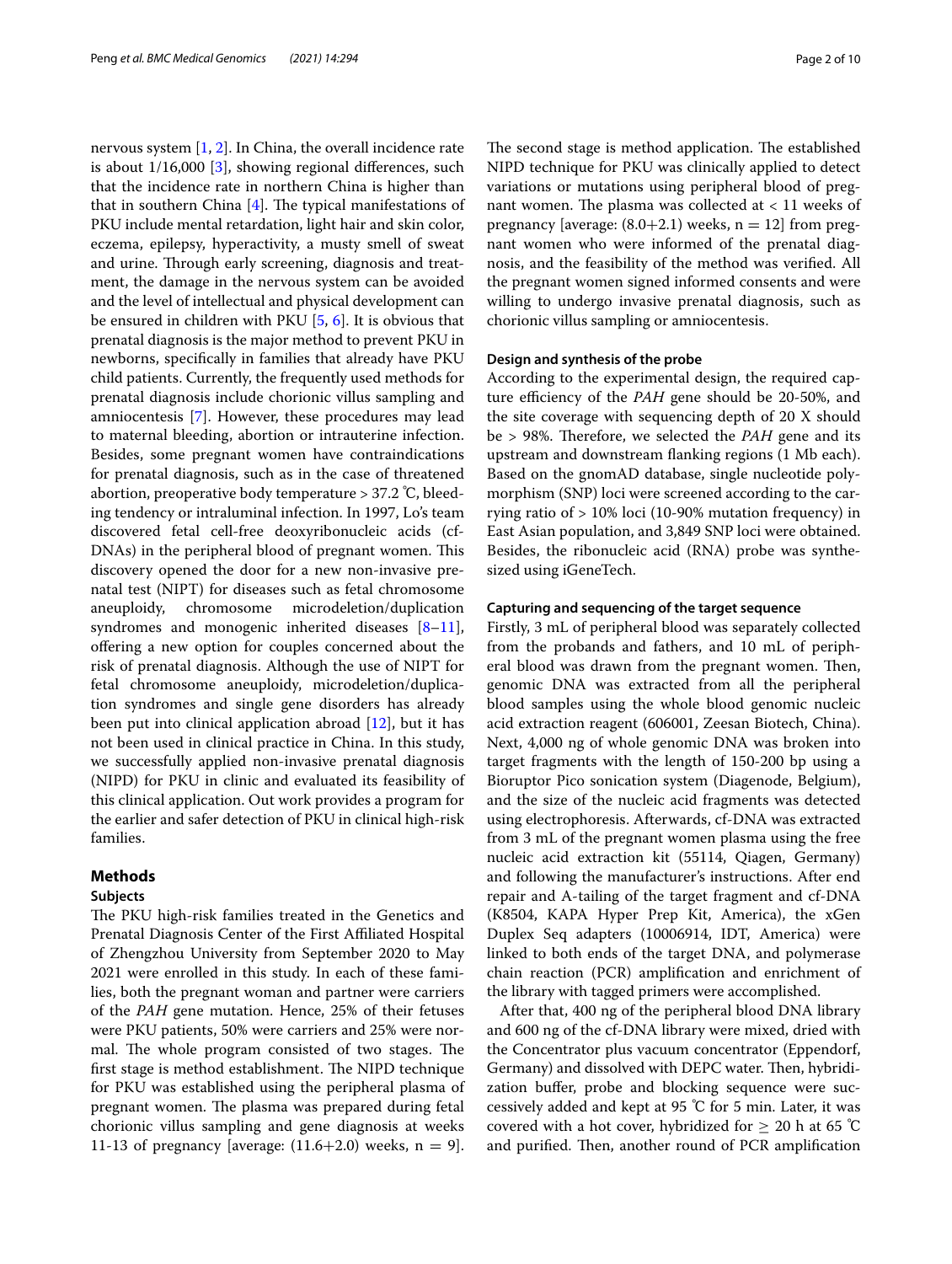and purifcation was performed, and the library for detection was obtained. The library was quantified (Qubit 2.0, America), and fragment analysis (Qsep100, Taiwan, China) was performed. Finally, the original sequencing data were obtained by subjecting the library to PE150 sequencing using NovaSeq 6000 (Illumina, America).

#### **Determination of fetal genotype**

#### *Sequencing data fltering and SNP calling*

Through error correction by introducing paired-end molecular tags [\[13\]](#page-8-10) and bioinformatics software, the background noise of the PCR amplifcation and sequencing errors was reduced, and the low frequency variation was accurately detected  $($  < 1%). The Fastq file was converted into unmapped BAM (uBAM) format using the *FastqToSam* (Picard, 2.19.2) tool, the sequence pairedend molecular tag information was extracted using the *ExtractUmisFromBam* (Fgbio, 0.8.0) tool and stored in the RX tag of the uBAM fle to be analyzed later, and then the uBAM fle was converted into a BAM fle using the *MergeBamAlignment* (Picard) tool. The *GroupReads-ByUmi* (Fgbio) tool was used to identify the reads of the same molecular origin according to the information of the start and end positions of the sequence and pairedend molecule tag in the BAM fle, and the parameter min-map-q = 20, edits = 1 was used to filter out low quality sequences. The filtering conditions (error-ratepre-umi = 45, error-rate-post-umi = 30) were set using the *CallDuplesConsensusReads* (Fgbio) tool to obtain the consensus sequences required by multiple analyses. Next, the sequences were fltered according to the tag value generated by the reads' analysis of the consensus sequences using the *Filterconsensusreads* (Fgbio) tools as follows. (A) Consensus sequences with support values lower than min-reads were fltered out, including pairedend consensus sequences with min-reads  $= 2$ , consensus sequences with min-reads  $= 1$  of one single chain and consensus sequences with min-reads  $= 1$  of the other single chain. (B) Consensus sequences with an error rate higher than max-reads-rate  $= 0.05$  were filtered out. (C) Bases with a base error rate higher than max-rate-errorrate  $= 0.1$  or a quality value lower than min-base-quality  $= 50$  were obscured and marked with N. (D) Sequences with N base ratio higher than max-no-call-fraction  $=$ 0.05 were fltered out. Overlapping regions were clipped and removed using the *ClipBam* (Fgbio) tool to avoid repeated counting of the same mutation. Finally, the *Var-Dict* (1.5.1) tool was used for mutation analysis, and the results were generated as a VCF fle.

#### **Calculation of fetal fraction in cell free DNA**

In the target region, the SNP loci with homozygotes that are not of the same type in the parents were selected. For example, the maternal genotype was assumed to be AA and the parental genotype was assumed to be TT, then the fetal genotype was AT. The letter p represents the number of reads obtained by paternal specifc allele detection, q means the number of reads obtained by allele detection with the same fetal and maternal genome, so the sequence number of A was q and that of T was p, and f represents the concentration of free fetal DNA in maternal plasma, calculated as  $f = 2\times p/(p+q)$  [[14](#page-8-11)]. According to the results of fetal DNA concentration, the free fetal fraction in cell free DNA was calculated as follows:

$$
e = \frac{\sum_{i=1}^{n} ft}{n}
$$

where n denotes the total calculation site data of the free fetal fraction in cell free DNA.

#### **Determination of fetal genotype**

Based on Mendel's law of inheritance and using the genetic information obtained through capturing and sequencing of the family (fetus and both parents), the haplotypes of the parents and their linkage with *PAH* were constructed, and the fetal genotype came from the genetic spectrum of the parents. Next, according to the family genotype combination, the loci were divided into 8 groups (Table [1](#page-3-0)), and the genotypic pathogenicity ratio and wild type allele ratio of each group were calculated. The genotypic ratios of the qualifed loci in each group were combined, and the average number of all loci in each group was calculated. Then, the haploid risk value (S\_value) of a single type was calculated. We defned 0 as the haplotype related to the pathogenic mutation, and 1 as the haplotype related to wild type allele. Paternal inheritance was determined by SNPs that are heterozygous in the fathers but homozygous in the mothers, while maternal inheritance was determined by SNPs that are heterozygous in the mothers but homozygous in the fathers. S1-S4 were determined as maternal haplotypes and S5-S8 as paternal haplotypes [\[15](#page-8-12)]. In addition, a weighting algorithm model was constructed to determine the genetic mode of the parental haplotypes by the plasma data. Through this weighting algorithm, the values of the maternal and the paternal haplotypes were calculated, i.e., the maternal haplotype value S\_mother and the paternal haplotype value S\_father (using the following formulas):

$$
S\_mother = \prod_{i=1}^{n=4} \left( \frac{(FEi - BEi)}{(FEi - PEi)} \right)
$$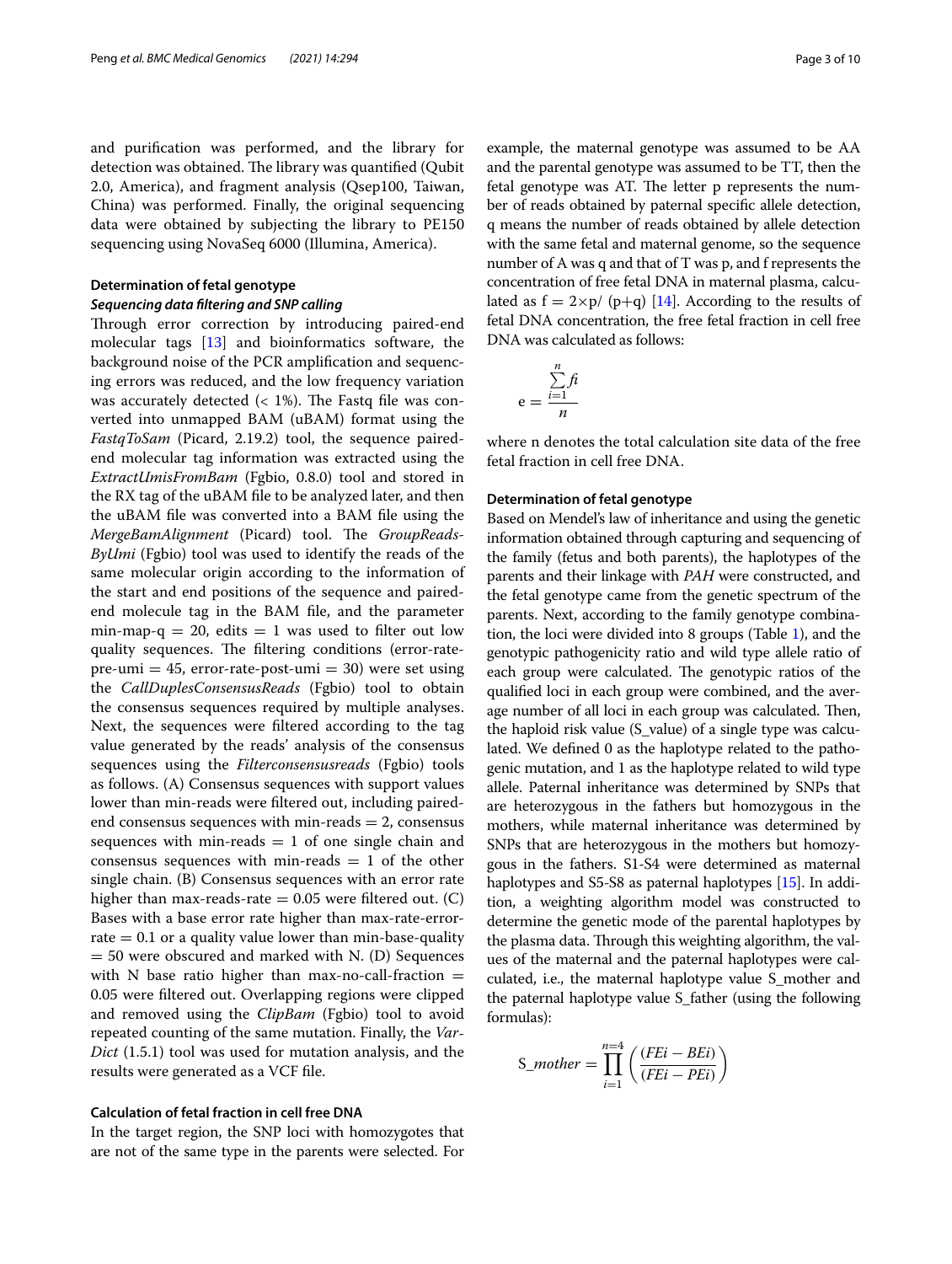| Type           | Paternal<br>genotype | Maternal<br>genotype | Proband<br>genotype | The proportion of pathogenic<br>haploid mutations (PE) | The proportion of benign<br>haploid mutations (BE) | <b>Note</b>                                           |
|----------------|----------------------|----------------------|---------------------|--------------------------------------------------------|----------------------------------------------------|-------------------------------------------------------|
| S1             | 0/0                  | 0/1                  | 0/0                 | $ME-e/2$                                               | ME                                                 | Determination<br>of maternal<br>haploid geno-<br>type |
| S <sub>2</sub> | 0/0                  | 0/1                  | 0/1                 | ME                                                     | $ME-e/2$                                           |                                                       |
| S <sub>3</sub> | 1/1                  | 0/1                  | 0/1                 | <b>ME</b>                                              | $ME + e/2$                                         |                                                       |
| S <sub>4</sub> | 1/1                  | 0/1                  | 1/1                 | $ME+e/2$                                               | ME                                                 |                                                       |
| S <sub>5</sub> | 0/1                  | 0/0                  | 0/0                 | $\mathbf{0}$                                           | e/2                                                | Determination<br>of paternal<br>haploid geno-<br>type |
| S <sub>6</sub> | 0/1                  | 0/0                  | 0/1                 | e/2                                                    | 0                                                  |                                                       |
| S7             | 0/1                  | 1/1                  | 0/1                 | $1-e/2$                                                |                                                    |                                                       |
| S <sub>8</sub> | 0/1                  | 1/1                  | 1/1                 |                                                        | $1-e/2$                                            |                                                       |

<span id="page-3-0"></span>**Table 1** Parent haplotype genotype group

$$
S_{\text{-father}} = \prod_{i=5}^{n=4} \left( \frac{(FEi - BEi)}{(FEi - PEi)} \right)
$$

where BE and PE denote the ratio of mutant genotypes when fetuses carry wild type allele and mutant haplotypes based on the fetal fraction ratio in cell free DNA, respectively. The specific algorithm is shown in Table [1](#page-3-0). FE and ME represent the average value of fetal mutation ratio and the average mutation ratio of maternal loci in the corresponding combination of 8 genotypes, respectively, as calculated by the following formulas:

$$
FE = \frac{\sum_{i=1}^{n} Ri}{n}
$$

$$
ME = \frac{\sum_{i=1}^{n} MRi}{n}
$$

where MR represents the mutation ratio of a single locus, and the mutation ratio  $R = AD/DP$ , where AD is the number of the mutant type reads, and DP is the number of the wild type  $+$  mutant type reads.

According to the results of S\_values, fetal genotypes were inferred as follows: if S\_values of the maternal and paternal haplotypes were  $\geq$  10, fetal genotypes would then be pathogenic haplotypes; if they were  $\leq$ 0.1, fetal genotypes would be wild type allele haplotypes; if they were  $> 0.1$  and  $< 10$ , and the pathogenicity of the fetal genotypes would then be undeterminable.

#### **Invasive prenatal genetic detection**

NIPD is similar to NIPT, also an indirect diagnostic technique. The genotype of the fetus is determined based on the results of the sequencing of free DNA in the peripheral blood of the pregnant woman. There may be discrepancies between the test results and the genotype of the fetus, because the main source of cf-DNA is the cells of trophoblastic origin released from the syncytiotrophoblast in the form of syncytial knots, and not the fetal unit itself [[16\]](#page-8-13), so invasive prenatal diagnosis of the fetus is necessary. After iodophor disinfects the skin at the puncture site, parental diagnosis was verifed through ultrasound-guided chorionic villus sampling performed at 11-13 weeks of pregnancy or amniocentesis performed at 18-24 weeks of pregnancy. According to the gene detection results of both parents and proband previously (Table [2\)](#page-4-0), we also verifed its genotype (missense mutations or deletions) by sanger sequencing or multiplex ligation-dependent probe amplifcation (MLPA), then DNA was extracted from the chorionic villi or amniotic fuid, and the fetal genotype was detected using Sanger sequencing or MLPA to determine the accuracy of NIPD.

#### **Results**

#### **Output of high‑throughput sequencing data**

In this study, the following requirements applied: the sequencing data were from the probands and parents' genomic DNA sequencing with a depth > 500 X, the data amount was  $> 1.0$  G, and the depth of maternal fetal cf-DNA sequencing was > 1,000 X with a data amount of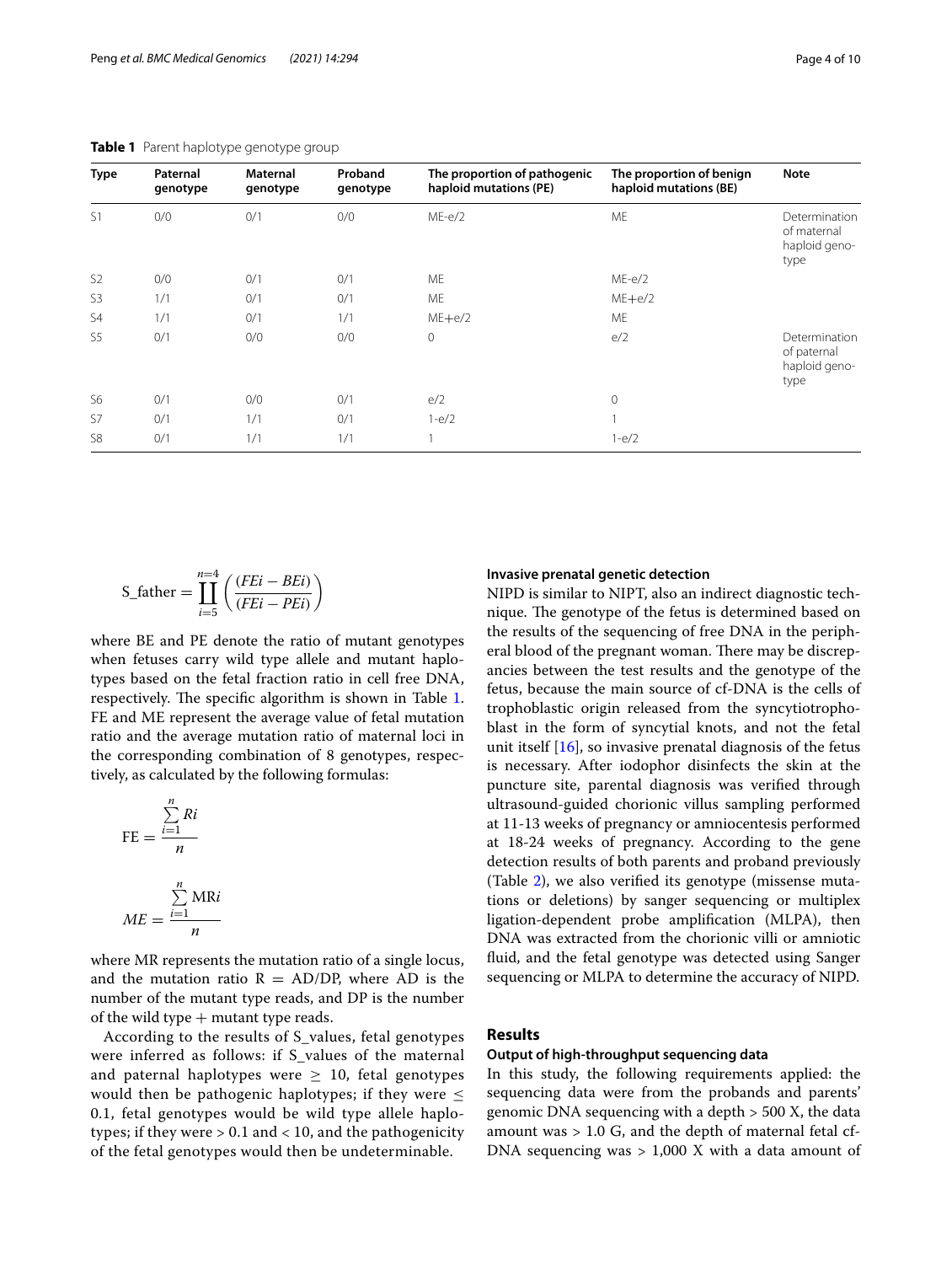### <span id="page-4-0"></span>**Table 2** Results of 21 PKU families by NIPD and invasive diagnosis

|                  | Pedigree Proband                                                    | <b>Father</b>                         | Mother                                         | <b>NIPT</b> results           | Invasive test results          | Consistency |  |
|------------------|---------------------------------------------------------------------|---------------------------------------|------------------------------------------------|-------------------------------|--------------------------------|-------------|--|
| F <sub>0</sub> 1 | c.782G>A(p.Arg261Gln) c.194T>C(p.Ile65Thr)<br>c.194T>C(p.Ile65Thr)  |                                       | c.782G>A(p.Arg-<br>261Gln)                     | Affected                      | Affected                       | Υ           |  |
| F <sub>02</sub>  | c.782G>A(p.Arg261Gln) c.782G>A(p.Arg-<br>c.1068C>A(p.Tyr356Ter)     | 261G <sub>ln</sub>                    | c.1068C>A(p.<br>Tyr356Ter)                     | Affected                      | Affected                       | Υ           |  |
| F <sub>0</sub> 3 | c.526C>T(p.Arg176Ter)<br>c.1197A>T(p.Val399Val)                     | c.1197A>T(p.Val399Val)                | c.526C>T(p.Arg176Ter)                          | Paternal mutation<br>carriers | Paternal mutation<br>carriers  | Υ           |  |
| F <sub>04</sub>  | c.721C>T(p.Arg241Cys)<br>c.728G>A(p.Arg243Gln)                      | c.728G>A(p.Arg-<br>243Gln)            | c.721C>T(p.Arg241Cys)                          | N                             | $\mathbb N$                    | Υ           |  |
| F <sub>05</sub>  | c.442-1G>A(p.IVS4-<br>1G>A) c.1197A>T(p.<br>Val399Val)              | c.1197A>T(p.Val399Val)                | c.442-1G>A(p.IVS4-<br>1G > A                   | Paternal mutation<br>carriers | Paternal mutation<br>carriers  | Υ           |  |
| F06              | c.728G>A(p.Arg243Gln)<br>c.728G>A(p.Arg243Gln)                      | c.728G>A(p.Arg-<br>243Gln)            | c.728G>A(p.Arg-<br>243Gln)                     | Paternal mutation<br>carriers | Paternal mutation<br>carriers  | Υ           |  |
| F <sub>0</sub> 7 | c.331C>T(p.Arg111Ter)<br>c.611A>G(p.Tyr204Cys)                      | c.611A>G(p.Tyr204Cys)                 | c.331C>T(p.Arg111Ter)                          | Affected                      | Affected                       | Y           |  |
| F <sub>08</sub>  | c.1194A>G(p.<br>Lys398Lys<br>c.1238G>C(p.Arg-<br>$413$ Pro $)$      | c.1238G>C(p.Arg-<br>413Pro)           | c.1194A>G(p.<br>Lys398Lys)                     | Affected                      | Affected                       | Y           |  |
| F09              | c.611A>G(p.Tyr204Cys)<br>c.728G>A(p.Arg243Gln)                      | c.611A > G(p.Tyr204Cys)               | c.728G>A(p.Arg-<br>243Gln)                     | Paternal mutation<br>carriers | Paternal mutation<br>carriers  | Y           |  |
| F <sub>10</sub>  | c.611A>G(p.Tyr204Cys)<br>c.782G>A(p.Arg261Gln)                      | c.611A>G(p.Tyr204Cys)                 | c.782G>A(p.Arg-<br>261Gln)                     | N                             | $\mathbb N$                    | Y           |  |
| F11              | c.721 $C > T(p.Arq241Cys)$<br>c.721C>T(p.Arg241Cys)                 | c.721C>T(p.Arg241Cys)                 | c.721C>T(p.Arg241Cys)                          | Paternal mutation<br>carriers | Paternal mutation<br>carriers  | Y           |  |
| F12              | c.721 $C > T(p.Arq241Cys)$<br>c.331C>T(p.Arg111Ter)                 |                                       | c.721C>T(p.Arg241Cys) c.331C>T(p.Arg111Ter)    | Maternal mutation<br>carriers | Maternal mutation<br>carriers  | Y           |  |
| F13              | c.968C>T(p.Thr241Ile)<br>c.208_210delTCT(p.<br>Ser70del)            | c.208_210delTCT(p.<br>Ser70del)       | c.968C>T(p.Thr241Ile)                          | Paternal mutation<br>carriers | Paternal mutationcar-<br>riers | Y           |  |
| F14              | c.232_235delGAAT(p.<br>Glu78Phefs*13) E5_<br>E6del                  | c.232_235delGAAT(p.<br>Glu78Phefs*13) | E5_E6del                                       | Maternal mutation<br>carriers | Maternal mutation<br>carriers  | Y           |  |
| F15              | c.116_118delTTC(p.<br>Phe39del) c.526C>T(p.<br>Arg176Ter)           | c.116_118delTTC(p.<br>Phe39del)       | c.526C>T(p.Arg176Ter)                          | Affected                      | Affected                       | Y           |  |
| F16              | c.482T>C(p.Phe161Ser)<br>c.1197A>T(p.Val399Val)                     |                                       | c.482T>C(p.Phe161Ser) c.1197A>T(p.Val399Val) N |                               | $\mathbb N$                    | Y           |  |
| F17              | c.722delG(p.Arg-<br>241 Profs) c.1238 G > C(p.<br>Arg413Pro)        | c.1238G>C(p.Arg-<br>413Pro)           | c.722delG(p.Arg-<br>241 Profs)                 | Maternal mutation<br>carriers | Maternal mutation<br>carriers  | Υ           |  |
| F18              | c.728G>A(p.Arg243Gln) c.728G>A(p.Arg-<br>c.442-1G>A(IVS4-<br>1G > A | 243Gln)                               | c.442-1G>A(IVS4-<br>1G > A                     | Maternal mutation<br>carriers | Maternal mutation<br>carriers  | Υ           |  |
| F19              | c.331C>T(p.Arg111Ter)<br>c.1301C>A(p.<br>Ala434Asp)                 | c.1301C>A(p.<br>Ala434Asp)            | c.331C>T(p.Arg111Ter)                          | N                             | $\mathsf{N}$                   | Y           |  |
| F <sub>20</sub>  | c.728G>A(p.Arg243Gln) c.728G>A(p.Arg-<br>c.728G>A(p.Arg243Gln)      | 243Gln)                               | c.728G>A(p.Arg-<br>243Gln)                     | Affected                      | Affected                       | Y           |  |
| F21              | c.442-1G>A(p.IVS4-<br>1G>A) c.875C>T(p.<br>Pro3292Leu)              | $c.875C > T(p.Pro-$<br>3292Leu)       | c.442-1G>A(p.IVS4-<br>1G > A                   | Maternal mutation<br>carriers | Maternal mutation<br>carriers  | Υ           |  |

c, a mutation in the nucleic acid level; p, mutations in protein levels, Y, consistency represents comparison the NIPT results with invasive testing results; N, normal.

> 2 G. Therefore, the amount of data for one family was equivalent to the whole exome sequencing data of one person. The average coverage of the 20 X target region of genomic DNA and plasma cf-DNA of the 21 families was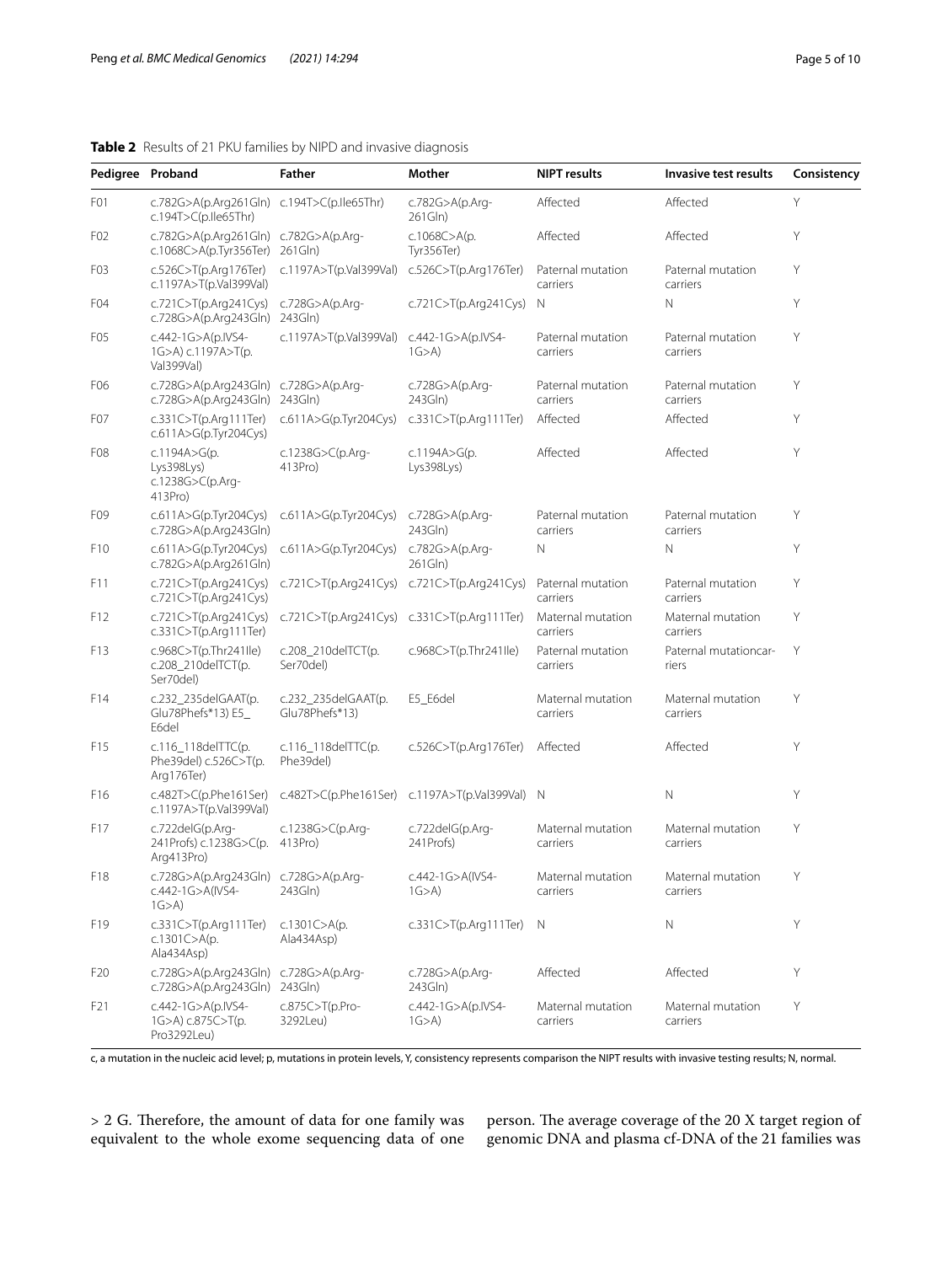99.84% (99.19% - 100%), the average amount of sequencing data was 3.17 G (1.02 G -9.30 G), and the average capture efficiency in the target region was  $39.01\%$  (20.11) %-49.56%). After removing the low-quality readings and readings with repeated PCR and multiple calibrations from the original sequencing data, the updated average sequencing depth of genomic DNA in all the families was 1,889.47 X, and the updated average sequencing depth of plasma cf-DNA was 3,020.59 X. In addition, the average duplication rate of genomic DNA was 0.26% (0.07%- 0.50%), and the average sequencing duplication rate of plasma samples was  $0.46\%$  (0.18%-0.64%). The results are shown in Additional fle [1:](#page-8-14) Table S1.

#### **Fetal fraction of cell free DNA in plasma**

The SNP loci with a heterozygote in the father and a homozygote in the mother or homozygotes of diferent types in both parents were selected, and based on the information of the SNP loci $\stackrel{n}{\Sigma}$  provided by plasma sequencing and used the formula  $e = \frac{i-1}{n}$  to calculate the fetal fraction in cell free DNA.

The fetal fraction of cell free DNA in plasma in these 21 families was 3.6-9.7% (average: 6.4%, SD: 1.68%),

<span id="page-5-0"></span>

|                | Table 3 The gestational week and fetal DNA fraction of 21 |  |  |  |  |
|----------------|-----------------------------------------------------------|--|--|--|--|
| pregnant women |                                                           |  |  |  |  |

| Pedigree         | <b>Gestational week</b> | <b>Fetal DNA</b><br>fraction<br>(%) |
|------------------|-------------------------|-------------------------------------|
| F <sub>0</sub> 1 | $11 + 1$                | 3.8                                 |
| F <sub>02</sub>  | $10 + 2$                | 8.1                                 |
| F <sub>0</sub> 3 | $13 + 0$                | 5.0                                 |
| F <sub>04</sub>  | $11 + 1$                | 7.7                                 |
| F <sub>05</sub>  | $13 + 2$                | 9.7                                 |
| F06              | $12 + 3$                | 8.7                                 |
| F <sub>0</sub> 7 | $12 + 6$                | 5.8                                 |
| F <sub>08</sub>  | $11 + 1$                | 5.8                                 |
| F09              | $11 + 2$                | 5.6                                 |
| F10              | $8 + 1$                 | 6.8                                 |
| F11              | $8 + 3$                 | 6.7                                 |
| F12              | $8 + 6$                 | 4.7                                 |
| F13              | $9 + 4$                 | 5.4                                 |
| F14              | $7 + 0$                 | 5.1                                 |
| F15              | $8 + 0$                 | 6.3                                 |
| F16              | $8 + 2$                 | 7.9                                 |
| F17              | $9 + 0$                 | 9.0                                 |
| F18              | $8 + 0$                 | 5.1                                 |
| F19              | $7 + 2$                 | 6.3                                 |
| F <sub>20</sub>  | $7 + 5$                 | 3.6                                 |
| F21              | $9 + 2$                 | 7.6                                 |

as shown in Table [3,](#page-5-0) which indicated intraindividual diferences.

#### **Results of the prenatal tests of the fetus**

In light of Mendel's law of inheritance, we successfully constructed the parental haplotypes and linked pathogenic mutations based on the SNP information of sequences in the *PAH* gene and its upstream and downstream fanking regions (1 Mb each) in the probands and parents. In the target region, 100-1,284 SNPs were identified per sample. The average number of SNP loci used to predict maternal and paternal haplotypes of the fetus was 412 (ranged: 34-877) and 299 (range: 28-638), respectively. According to the genotype combination listed in Table [1,](#page-3-0) the paternal or maternal haplotypes of the fetuses were determined using plasma data based on the weighting algorithm. For example, in Family 2 (F2) and F11, the number of allele SNPs supporting paternal haplotypes in the fetus was 548 and 281, while the number of those supporting maternal haplotypes was 677 and 655, respectively (Additional file [1](#page-8-14): Table S2). As per the weighting algorithm, the paternal S\_value of F2 was 3,280, and the maternal S\_value of F2 was 447; since both S\_values were > 10, the fetus inherited the paternal and maternal pathogenic haplotypes and sufered from PKU (Additional file [1:](#page-8-14) Table S2). However, the paternal S\_value of F11 was 647, and the maternal S\_value of F11 was 0.02. Since the maternal S value was  $< 0.1$ , the fetus inherited maternal wild type allele haplotypes and was a PKU carrier (Additional file [1](#page-8-14): Table S2). Based on this strategy, we retrospectively detected the *PAH* genotypes of fetuses in F1-F9. The results showed that 1 fetus was absence of pathogenic alleles, 4 fetuses carried paternal pathogenic haplotypes, and 4 fetuses had PKU, which was consistent with the fndings of the invasive genetic diagnosis, as listed in Table [2.](#page-4-0) A total of 12 fetuses with a high risk for PKU underwent clinical examination at < 11 weeks of pregnancy in F10-F21. The results showed that 3 fetuses were normal, 2 fetuses carried paternal pathogenic haplotypes, 5 fetuses carried maternal pathogenic haplotypes, and 2 fetuses sufered from PKU, which was in accordance with the results of the invasive gene diag-nosis at a later stage (Table [2](#page-4-0)). The results of the retrospective testing and clinical application proved that both the accuracy and specifcity of this method were 100%, with no false negative cases.

#### **Discussion**

The use of NIPD in monogenic inherited diseases has become a new trend in clinical practice ever since the discovery of maternal plasma cf-DNA. A previous study reported that the fetal genome map constructed by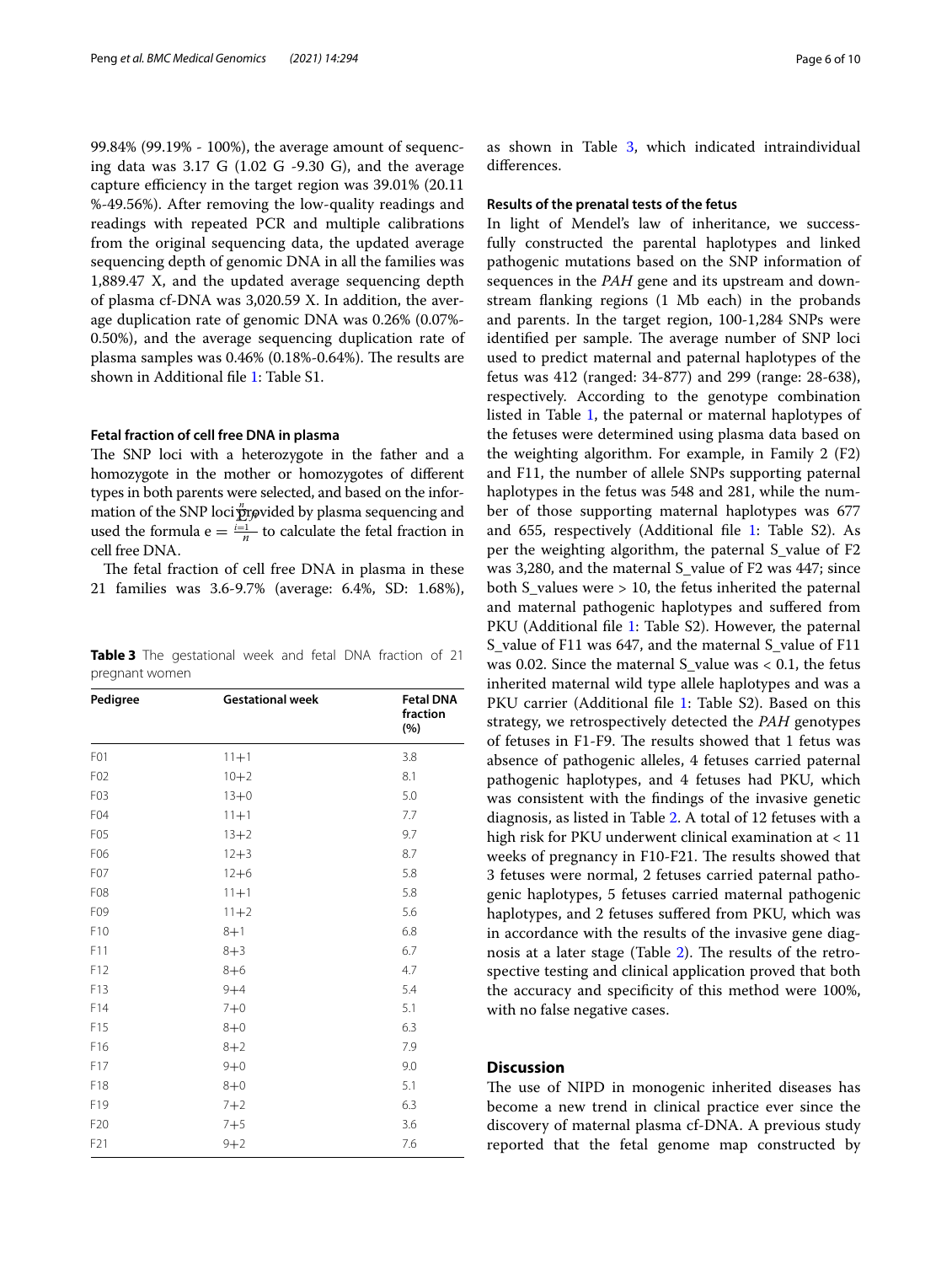massively parallel sequencing of maternal plasma cf-DNA can offer a theoretical basis to achieve non-invasive prenatal diagnosis of many genetic diseases and chromosomal alterations  $[14]$  $[14]$  $[14]$ . In this work, we designed the RNA probe of the *PAH* gene based on the genetic characteristics of PKU, captured and sequenced the target region of genomic DNA in the peripheral blood and plasma of the parents and probands and obtained the wild type allele and pathogenic haplotypes of each pregnant woman and her partner. Then, each SNP in maternal plasma DNA data was analyzed and counted, and fetal genotypes were inferred based on the established weighting algorithm. The results of the retrospective study and clinical application were consistent with those of invasive gene diagnosis, which proves that the method used in this study is feasible for the early detection of fetuses with a high risk of PKU.

Researchers have studied the use of NIPD for the detection of PKU. Duan *et al.* used circulating single-molecule amplifcation and resequencing technology (cSMART) to perform retrospective NIPD in 18 PKU families at 11-23 weeks of pregnancy for the frst time and reported similar results to those of invasive prenatal diagnosis [[17\]](#page-8-15). In detail, a set of reverse primers covering the *PAH* gene mutation known in the 18 PKU families was designed to perform the cSMART analysis. The results revealed that with a fetal fraction in cell free DNA of > 5%, the mutation ratio values of the maternal mutation site of <47.5%, >47.5% and < 52.5%, and >52.5% indicate no mutation, heterozygous mutation, and homozygous mutation at the site of the fetus, respectively. Although this technique facilitates the diagnosis and confrms the presence of the pathogenic variation, it sufers from some disadvantages. On the one hand, it requires clarifying the parental mutation site for the design of targeted primers. On the other hand, determining the fetal genotype depends on the plasma DNA mutation ratio [[17\]](#page-8-15). The work of Lv *et al.* also presented the use of cSMART to blindly analyze 33 pregnant women with a high risk for PKU at 16-21 weeks of pregnancy. The results showed that cSMART realized the accurate genotyping of 32 fetuses, with an accuracy of 96.7%, and the sensitivity and specifcity were 100% and 96.15%, respectively, with no false-negative cases. Besides, the average fetal fraction in cell free DNA was  $(10.7 \pm 2.4)$  % (range: 7.0-17.3%) [\[18\]](#page-8-16). In the aforementioned study, a set of high-density targeted primers (95% coverage) that cover the coding region of the entire *PAH* gene and the intron region of the proximal exon were designed to be used in the sequencing. Through statistical weighting of the mutation frequency, fetal concentration and total number of allele sequences, the maximum likelihood algorithm was introduced to determine the fetal genes. However, this method had the drawback of failing to analyze the pathogenic mutations that might be hidden in the intron region of the distal exon and the proximal 5'- end and distal 3'- end non-translational regions. As a result, it is not applicable for couples with rare mutations in non-exon regions of the *PAH* gene [\[18](#page-8-16)]. In another study, Ye and colleagues successfully identifed the genotypes of 13 fetuses of 16-20 weeks pregnant women in PKU families using the haplotype-assisted NIPD based on hidden Markov model. The reported results were in agreement with those obtained by the invasive method, achieving an accuracy of 100%, with an average fetal fraction in cell free DNA was  $(8.86 \pm 2.4)\%$ (range: 4.52-20.43%). However, this method also had the limitation that it might be infuenced by the determination of gene recombination interference haplotypes and the distinction between the proband and fetal gene recombination [\[19](#page-8-17)].

In our study, the haplotype principle was combined with a weighting algorithm to conduct NIPD in 21 fetuses with a high risk for PKU, and the results were consistent with those of invasive prenatal diagnosis. Unlike the reported non-invasive detection of PKU, the technique in our study showed the following advantages: (1) it realized the detection of fetuses with a high risk for PKU at the early stage of pregnancy, without knowing the specifc mutation sites of the proband, parents, and the results were in line with those obtained thought prenatal diagnosis. The gestational week of pregnant women was more than week 11 in the previous study, while the gestational week of the pregnant women was less than week 11 in the second stage of our study, and the gestational week of one pregnant woman was week 7, which realized NIPD at the early stage of pregnancy. Hence, if the fetus is determined to have PKU in the early stage of pregnancy, the couples has the right to make informed reproductive choice. Early diagnosis can ensure early intervention through diet and professional healthcare, which will signifcantly reduce the risk of severe brain damage.  $(2)$  The use of singlemolecular tags combined with bioinformatics methods allowed for accurate analysis of the fetal low-ratio mutation and the detection at low fetal fraction in cell free DNA, which reduced the infuence of experimental contamination and other errors on the experimental results. Previous studies have suggested that during NIPD of fetal chromosome aneuploidy, an excessively low fetal fraction in cell free DNA would result in false-negative results; thus, a fetal fraction in cell free DNA of  $\geq$  4% is considered a vital quality control index [[20,](#page-8-18) [21](#page-9-0)]. In non-invasive detection of monogenic diseases, fetal fraction in cell free DNA represents a major parameter in the analysis of site variation. Hence, accurate estimation of fetal fraction in cell free DNA is particularly important. However, many factors like the pregnant women's gestational age,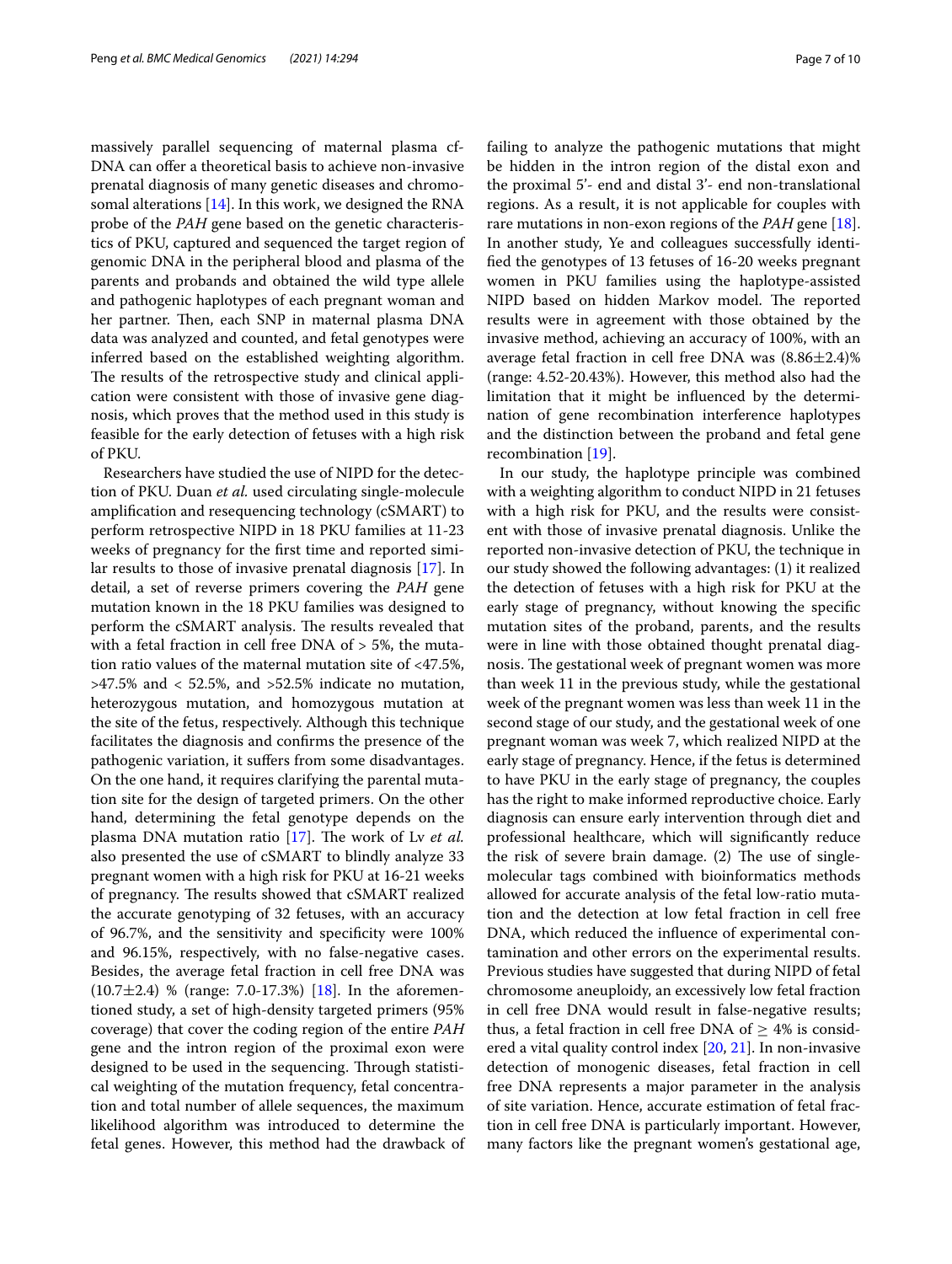body weight and others have a great infuence on the fetal fraction in cell free DNA [\[22](#page-9-1)]. According to the recommendation of the American College of Medical Genetics and Genomics, a fetal fraction in cell free DNA of fetal aneuploidy of < 4% is not suitable for fetal non-invasive detection. In our study, the NIPD technique has made progress in the detection of low fetal fraction in cell free DNA (less than 4%), and the results were in line with those obtained through prenatal diagnosis. However, there are 2 cases of fetal fraction in cell free DNA in the 21 samples were less than 4%, so more samples with low fetal fraction in cell free DNA are needed to verify the feasibility of this technique. (3) Instead of the predicted average value (0.5) of all loci of the possible types, their actual ratio was adopted as the theoretical maternal heterozygous mutation ratio. For example, the average value 0.5 is used to calculate the upper and lower boundaries of the sequential probability ratio test (SPRT) curve when the relative haplotype dosage (RHDO) analysis combined with SPRT is used for haplotype construction [\[14](#page-8-11), [23](#page-9-2)]. (4) Instead of using the traditional hidden Markov model for the fetus pathogenic haplotypes analysis, the strategy of genotype classifcation was adopted to determine the average value of multiple sites in a single genotype combination based on the possibility analysis scheme of a single site; this served as the basis for the determination of the pathogenic haplotypes of this genotype combination. Meanwhile, to comprehensively determine the source of parental or maternal haplotypes, 4 groups of parental or maternal genotype combinations were taken as 4 groups of independent events to ensure highly reliable results. When evaluated in clinical practice, the multi-sample detection results demonstrated the good data stability and robustness of our algorithm.

In the present study, measures such as the design optimization of the capture probe, mixed capture of multiple samples and combination of diferent sequencing technologies were adopted to reduce the NIPD cost. Specifcally, to design the RNA probe, the highly heterozygous SNP loci in the *PAH* gene and its upstream and downstream fanking regions (1 Mb each) were screened. Then, the DNA libraries of several family samples were mixed according to a certain ratio, hybridized, captured and sequenced on the same chip with whole-exome sequencing (WES) and whole- genome sequencing  $(WGS)$  samples using the NovaSeq 6000 to achieve efficient utilization of the chip. In terms of the cost, the fnal total cost of using NIPD for one family was about \$700, excluding previous genetic diagnosis of the proband and parents. Regarding the used time, the whole program could be completed within 4 days, including 0.5 days for DNA extraction and library construction, 1.5 days for library hybridization and capturing, 1.5 days for sequencing and 0.5 days for data analysis. As the sequencing technique develops more, it is believed that the total cost could be further reduced and the overall process could be shortened.

Our technique has the following defects. (1) Due to the sample size limitation, there was a gray area for S\_value where the fetal genotype cannot be determined. Hence, a larger sample size is needed to determine the S\_value, narrow its gray area range or accurately determine its cut-off value.  $(2)$  The correlations of the sequencing depth, fetal fraction in cell free DNA and the numbers of SNP loci with fetal haplotype were not assessed. According to relevant studies, these factors and the characteristics of the target region may have a vital infuence on the accuracy of NIPD [[24\]](#page-9-3). Ye *et al.* investigated and evaluated the associations of fetal fraction in cell free DNA and sequencing depth with fetal haplotype accuracy. They reported that that if fetal fraction in cell free DNA is set to 10%, then to achieve an accuracy of 99% for fetal genetic maternal haplotypes inferred from 20 SNP loci, the plasma sequencing depth must reach 100 X, while only 10 SNP loci will be needed if the sequencing depth reaches 200 X  $[19]$  $[19]$ . Their work also simulated the relationship between fetal fraction in cell free DNA and fetal genetic maternal SNPs, and the results revealed that when fetal fraction in cell free DNA is 8%, 9% and 10%, the number of fetal genetic maternal SNP loci needed for the construction of fetal haplotypes is 20, 12 and 10, respectively, with an accuracy of 99% [[19](#page-8-17)]. Although our study cannot clarify the minimum fetal fraction in cell free DNA that can determine the fetal genotype, but when the plasma sequencing depth reach 3,000 X and 270 SNP loci, and fetal fraction in cell free DNA is 3.6%, F20 were diagnosed as PKU patient. Therefore, the fetal fraction in cell free DNA reaches about 3.5%, which can be used for NIPD of PKU. (3) Another limitation of this technique is the need for a blood sample from a proband, which is not available if the proband died, so a technique for directly determining the parental haplotypes without the need for requiring the proband is very necessary in clinical practice. In future studies, we plan to develop NIPD for PKU that does not require the proband and apply it in clinical practice.

#### **Conclusions**

In conclusion, this study shows that non-invasive prenatal testing of haplotypes based on paired-end molecular tags and weighting algorithm applied to the genotyping of fetuses with a high risk for PKU achieves an accurate detection at low fetal fraction in cell free DNA and at the early stage of pregnancy. The presented technique can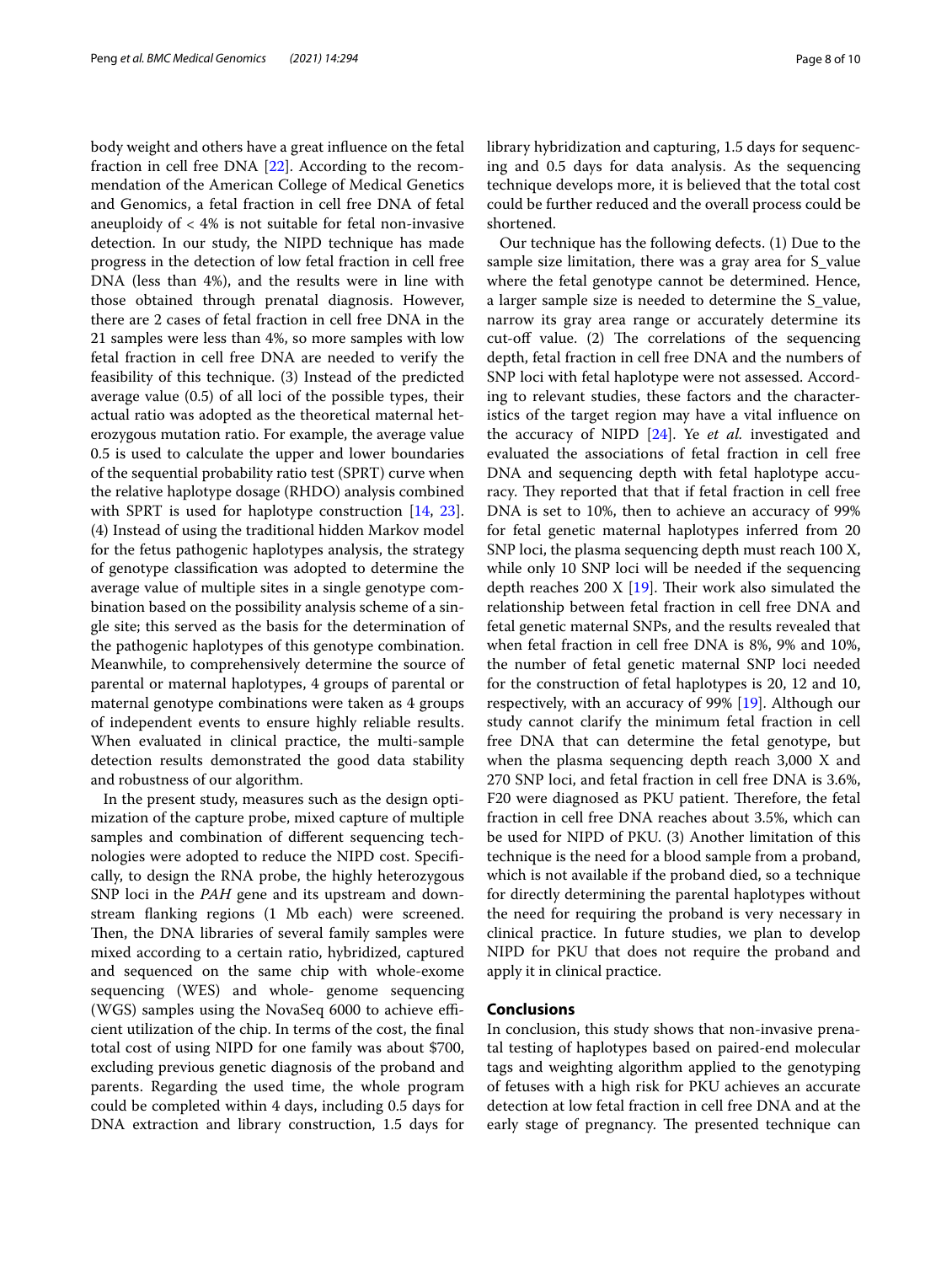#### serve as a frst-tier screening technique for monogenic inherited diseases such as the PKU.

#### **Abbreviations**

PKU: phenylketonuria; NIPD: non-invasive prenatal diagnosis; PAH: phenylalanine hydroxylase; cf-DNAs: cell-free deoxyribonucleic acids; NIPT: non-invasive prenatal test; SNP: single nucleotide polymorphism; RNA: ribonucleic acid; MLPA: multiplex ligation-dependent probe amplifcation; cSMART: circulating single-molecule amplifcation and resequencing technology; SPRT: sequential probability ratio test; RHDO: relative haplotype dosage; WES: whole-exome sequencing; WGS: whole-genome sequencing.

#### **Supplementary Information**

The online version contains supplementary material available at [https://doi.](https://doi.org/10.1186/s12920-021-01141-4) [org/10.1186/s12920-021-01141-4](https://doi.org/10.1186/s12920-021-01141-4).

<span id="page-8-14"></span>**Additional fle 1. Table S1.** Statistics of target region sequencing data. Table S2. Statistics of the paternal or maternal haplotypes of the fetuses.

#### **Acknowledgements**

We are very thankful to the patients who had provided their peripheral blood cells for this study. The authors would like to express their gratitude to EditSprings [\(https://www.editsprings.com/](https://www.editsprings.com/)) for the expert linguistic services provided.

#### **Authors' contributions**

DP and ZG designed the study and drafted the manuscript. DP, ZG and SG performed laboratory workflow and analyzed the data. DP, XY and LN collected the sample and participated in all other laboratory workfow. KX oversaw the work and revised the manuscript. All authors have read and approved the fnal manuscript. If more detailed information is needed, please email DP and/or KX. All authors read and approved the fnal manuscript.

#### **Funding**

This work was supported by Key Scientifc Research Projects in Colleges and Universities of Henan Province (Grant Number 22A320075), Science and Technology Huimin Project of Zhengzhou (2021KJHM0003), Youth Project of Natural Science Foundation of Henan Province (202300410387) and Medical Science and Technology Cooperation Project of Henan Province (2018020036).

#### **Availability of data and materials**

The raw DNA datasets (*PAH* gene sequences) used during the current study are deposited in NCBI database (Gene ID: 5053), [https://www.ncbi.nlm.nih.](https://www.ncbi.nlm.nih.gov/gene/?term=5053) [gov/gene/?term](https://www.ncbi.nlm.nih.gov/gene/?term=5053)=5053. The datasets supporting the conclusions of this article are included within the article and its additional fles.

#### **Declarations**

#### **Ethics approval and consent to participate**

The medical ethics committee of the First Afliated Hospital of Zhengzhou University approved the protocol and informed consent (Ethics number: 2019- KY-286). All research participants or their legal representatives signed informed consent forms for participation in clinical and genetic research. All methods were performed in accordance with the relevant guidelines and regulations in accordance with the Declaration of Helsinki in this study.

#### **Consent for publication**

Not applicable.

#### **Competing interests**

The authors declare that they have no competing interests.

Received: 12 July 2021 Accepted: 1 December 2021

#### **References**

- <span id="page-8-0"></span>1. Stone WL, Basit H, Los E. Phenylketonuria. 2021 Jan 24. In: StatPearls [Internet]. Treasure Island (FL): StatPearls Publishing; 2021 Jan. PMID: 30570999.
- <span id="page-8-1"></span>2. Woolf LI, Adams J. The early history of PKU. Int J Neonatal Screen. 2020;6(3):59. <https://doi.org/10.3390/ijns6030059>.
- <span id="page-8-2"></span>3. Hillert A, Anikster Y, Belanger-Quintana A, et al. The genetic landscape and epidemiology of phenylketonuria. Am J Hum Genet. 2020;107(2):234–50. [https://doi.org/10.1016/j.ajhg.2020.06.006.](https://doi.org/10.1016/j.ajhg.2020.06.006)
- <span id="page-8-3"></span>4. Xiang L, Tao J, Deng K, et al. Phenylketonuria incidence in China between 2013 and 2017 based on data from the Chinese newborn screening information system: a descriptive study. BMJ Open. 2019;9(8): e31474. [https://doi.org/10.1136/bmjopen-2019-031474.](https://doi.org/10.1136/bmjopen-2019-031474)
- <span id="page-8-4"></span>5. Vardy E, Macdonald A, Ford S, et al. Phenylketonuria, co-morbidity, and ageing: a review. J Inherit Metab Dis. 2020;43(2):167–78. [https://doi.](https://doi.org/10.1002/jimd.12186) [org/10.1002/jimd.12186.](https://doi.org/10.1002/jimd.12186)
- <span id="page-8-5"></span>6. Macdonald A, van Wegberg A, Ahring K, et al. PKU dietary handbook to accompany PKU guidelines. Orphanet J Rare Dis. 2020;15(1):171. <https://doi.org/10.1186/s13023-020-01391-y>.
- <span id="page-8-6"></span>7. Levy B, Stosic M. Traditional prenatal diagnosis: past to present. Methods Mol Biol. 2019;1885:3–22. [https://doi.org/10.1007/](https://doi.org/10.1007/978-1-4939-8889-1_1) [978-1-4939-8889-1\\_1.](https://doi.org/10.1007/978-1-4939-8889-1_1)
- <span id="page-8-7"></span>8. Lo YM, Corbetta N, Chamberlain PF, et al. Presence of fetal DNA in maternal plasma and serum. Lancet. 1997;350(9076):485–7. [https://doi.](https://doi.org/10.1016/S0140-6736(97)02174-0) [org/10.1016/S0140-6736\(97\)02174-0](https://doi.org/10.1016/S0140-6736(97)02174-0).
- 9. Drury S, Hill M, Chitty LS. Cell-free fetal DNA testing for prenatal diagnosis. Adv Clin Chem. 2016;76:1–35. [https://doi.org/10.1016/bs.acc.](https://doi.org/10.1016/bs.acc.2016.05.004) [2016.05.004](https://doi.org/10.1016/bs.acc.2016.05.004).
- 10. Chen Y, Yu Q, Mao X, et al. Noninvasive prenatal testing for chromosome aneuploidies and subchromosomal microdeletions/microduplications in a cohort of 42,910 single pregnancies with diferent clinical features. Hum Genomics. 2019;13(1):60. [https://doi.org/10.1186/](https://doi.org/10.1186/s40246-019-0250-2) [s40246-019-0250-2.](https://doi.org/10.1186/s40246-019-0250-2)
- <span id="page-8-8"></span>11. Guseh SH. Noninvasive prenatal testing: from aneuploidy to single genes. Hum Genet. 2020;139(9):1141–8. [https://doi.org/10.1007/](https://doi.org/10.1007/s00439-019-02061-1) [s00439-019-02061-1](https://doi.org/10.1007/s00439-019-02061-1).
- <span id="page-8-9"></span>12. Verhoef TI, Hill M, Drury S, et al. Non-invasive prenatal diagnosis (NIPD) for single gene disorders: cost analysis of NIPD and invasive testing pathways. Prenat Diagn. 2016;36(7):636–42. [https://doi.org/10.1002/pd.](https://doi.org/10.1002/pd.4832) [4832.](https://doi.org/10.1002/pd.4832)
- <span id="page-8-10"></span>13. Smith T, Heger A, Sudbery I. UMI-tools: modeling sequencing errors in unique molecular identifers to improve quantifcation accuracy. Genome Res. 2017;27(3):491–9. [https://doi.org/10.1101/gr.209601.116.](https://doi.org/10.1101/gr.209601.116)
- <span id="page-8-11"></span>14. Lo YM, Chan KC, Sun H, et al. Maternal plasma DNA sequencing reveals the genome-wide genetic and mutational profle of the fetus. Sci Transl Med. 2010;2(61):61r–91r. [https://doi.org/10.1126/scitranslmed.](https://doi.org/10.1126/scitranslmed.3001720) [3001720](https://doi.org/10.1126/scitranslmed.3001720).
- <span id="page-8-12"></span>15. Chang MY, Ahn S, Kim MY, et al. One-step noninvasive prenatal testing (NIPT) for autosomal recessive homozygous point mutations using digital PCR. Sci Rep. 2018;8(1):2877. [https://doi.org/10.1038/](https://doi.org/10.1038/s41598-018-21236-w) [s41598-018-21236-w.](https://doi.org/10.1038/s41598-018-21236-w)
- <span id="page-8-13"></span>16. Sifakis S, Koukou Z, Spandidos DA. Cell-free fetal DNA and pregnancyrelated complications (review). Mol Med Rep. 2015;11(4):2367–72. [https://doi.org/10.3892/mmr.2014.3118.](https://doi.org/10.3892/mmr.2014.3118)
- <span id="page-8-15"></span>17. Duan H, Liu N, Zhao Z, et al. Non-invasive prenatal testing of pregnancies at risk for phenylketonuria. Arch Dis Child Fetal Neonatal Ed. 2019;104(1):F24–9. [https://doi.org/10.1136/archdischild-2017-313929.](https://doi.org/10.1136/archdischild-2017-313929)
- <span id="page-8-16"></span>18. Lv W, Li Z, Wei X, et al. Noninvasive fetal genotyping in pregnancies at risk for PKU using a comprehensive quantitative cSMART assay for *PAH* gene mutations: a clinical feasibility study. BJOG. 2019;126(12):1466– 74.<https://doi.org/10.1111/1471-0528.15869>.
- <span id="page-8-17"></span>19. Ye J, Chen C, Yuan Y, et al. Haplotype-based noninvasive prenatal diagnosis of hyperphenylalaninemia through targeted sequencing of maternal plasma. Sci Rep. 2018;8(1):161. [https://doi.org/10.1038/](https://doi.org/10.1038/s41598-017-18358-y) [s41598-017-18358-y.](https://doi.org/10.1038/s41598-017-18358-y)
- <span id="page-8-18"></span>20. Canick JA, Palomaki GE, Kloza EM, et al. The impact of maternal plasma DNA fetal fraction on next generation sequencing tests for commor fetal aneuploidies. Prenat Diagn. 2013;33(7):667–74. [https://doi.org/10.](https://doi.org/10.1002/pd.4126) [1002/pd.4126](https://doi.org/10.1002/pd.4126).